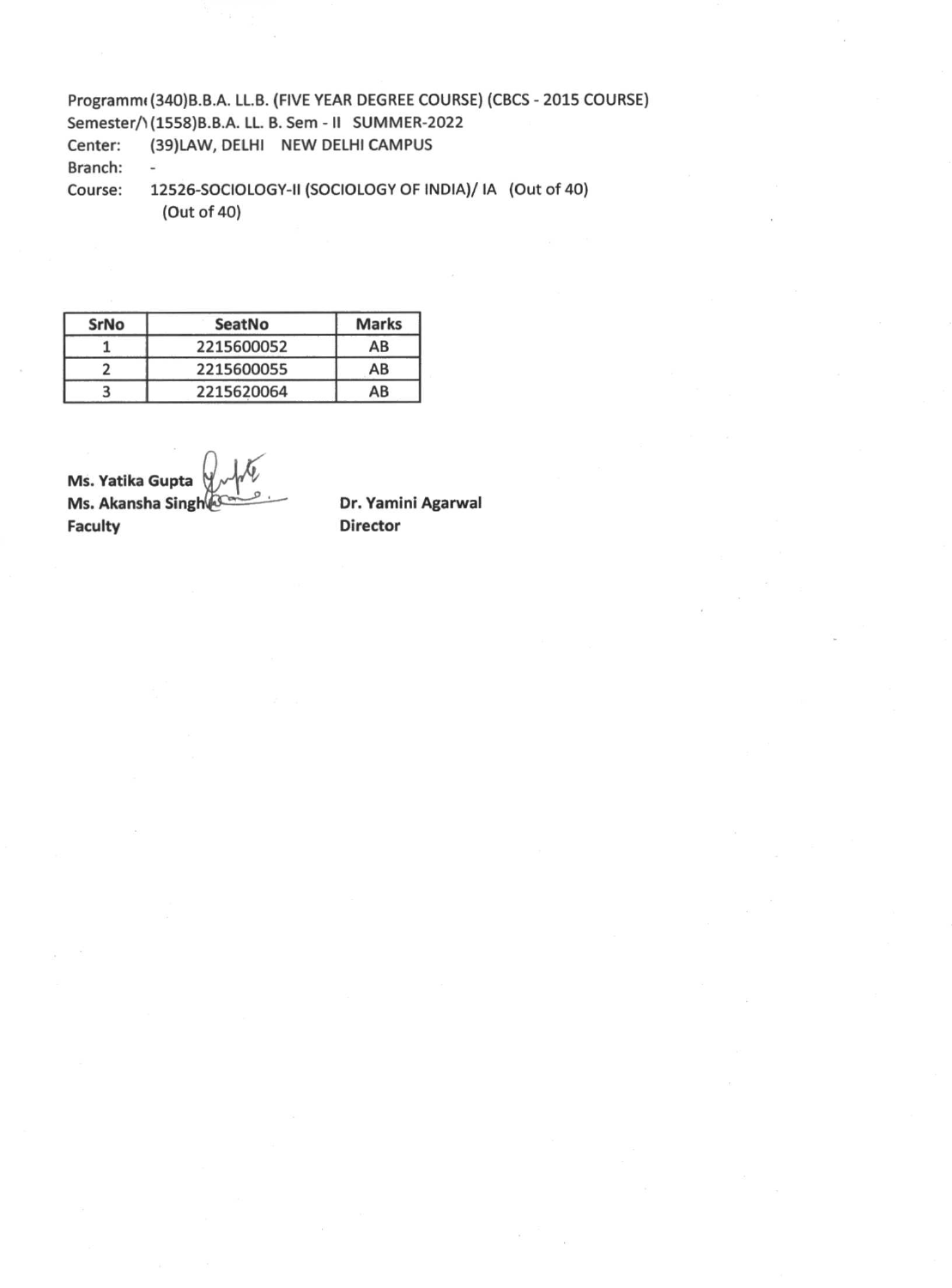Programm<sub>(340</sub>)B.B.A. LL.B. (FIVE YEAR DEGREE COURSE) (CBCS - 2015 COURSE) Semester/1(1558)B.B.A. LL. B. Sem - II SUMMER-2022 Center: (39)LAW, DELHI NEW DELHI CAMPUS Branch: - Course: 12525-HUMAN RESOURCE MANAGEMENT/ IA (Out of 40) (Out of 40)

**SrNo SeatNo Marks**  1 2215620064 AB 2 2215620067 32

**Ms. Yatika Gupt Ms. Akansha Singh @ Faculty**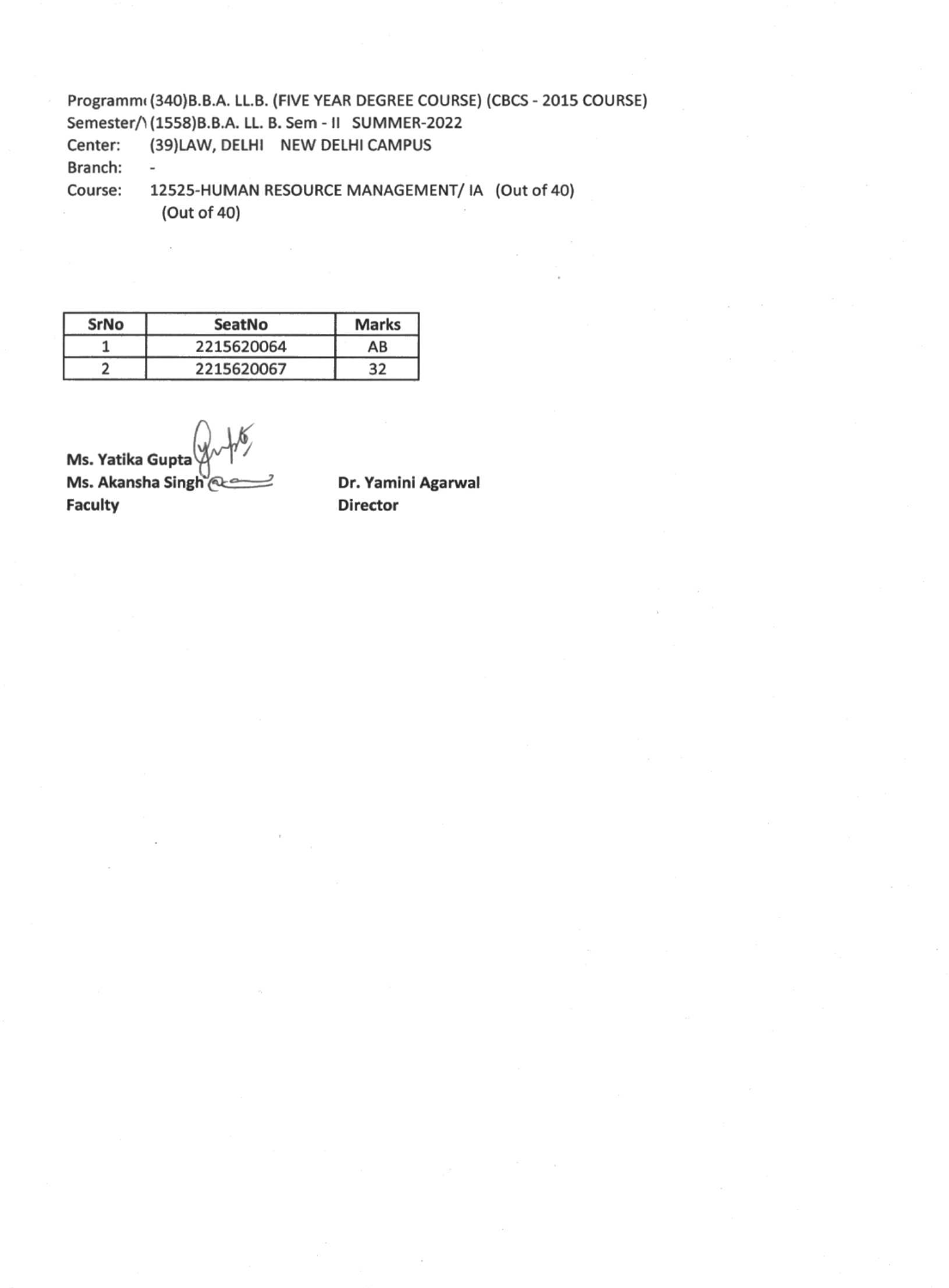Programmt (340)B.B.A. LL.B. (FIVE YEAR DEGREE COURSE) (CBCS - 2015 COURSE) Semester/1(1558)B.B.A. LL. B. Sem - II SUMMER-2022 Center: (39)LAW, DELHI NEW DELHI CAMPUS Branch:  $\omega$ Course: 12524-GENERAL ENGLISH-II/ IA (Out of 40) (Out of 40)

| SrNo | SeatNo     | <b>Marks</b> |
|------|------------|--------------|
|      | 2215620064 | AB           |

**Ms. Yatika Gupta Ms. Akansha Singh@es Faculty**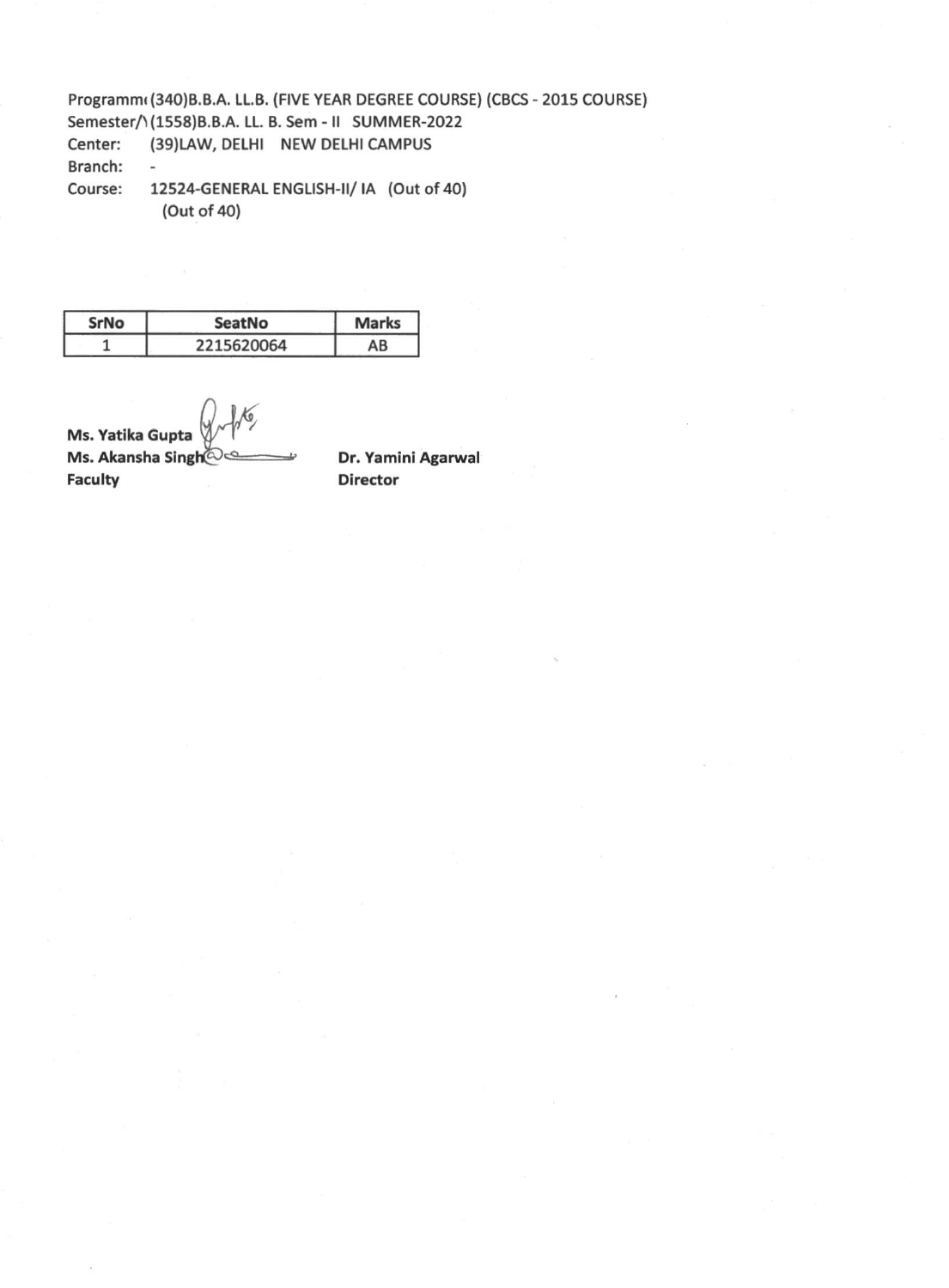Programm<sub><sup>(340)</sup>B.B.A. LL.B. (FIVE YEAR DEGREE COURSE) (CBCS - 2015 COURSE)</sub> Semester/1(1558)B.B.A. LL. B. Sem - II SUMMER-2022 Center: (39)LAW, DELHI NEW DELHI CAMPUS Branch:  $\overline{\phantom{a}}$ Course: 12527-ECONOMICS-II (INDIAN ECONOMICS)/ IA (Out of 40) (Out of 40)

**SrNo SeatNo Marks**  1 2215620064 AB 2 2215620065 26

**Ms. Yatika Gupta Ms. Akansha Singh-Faculty**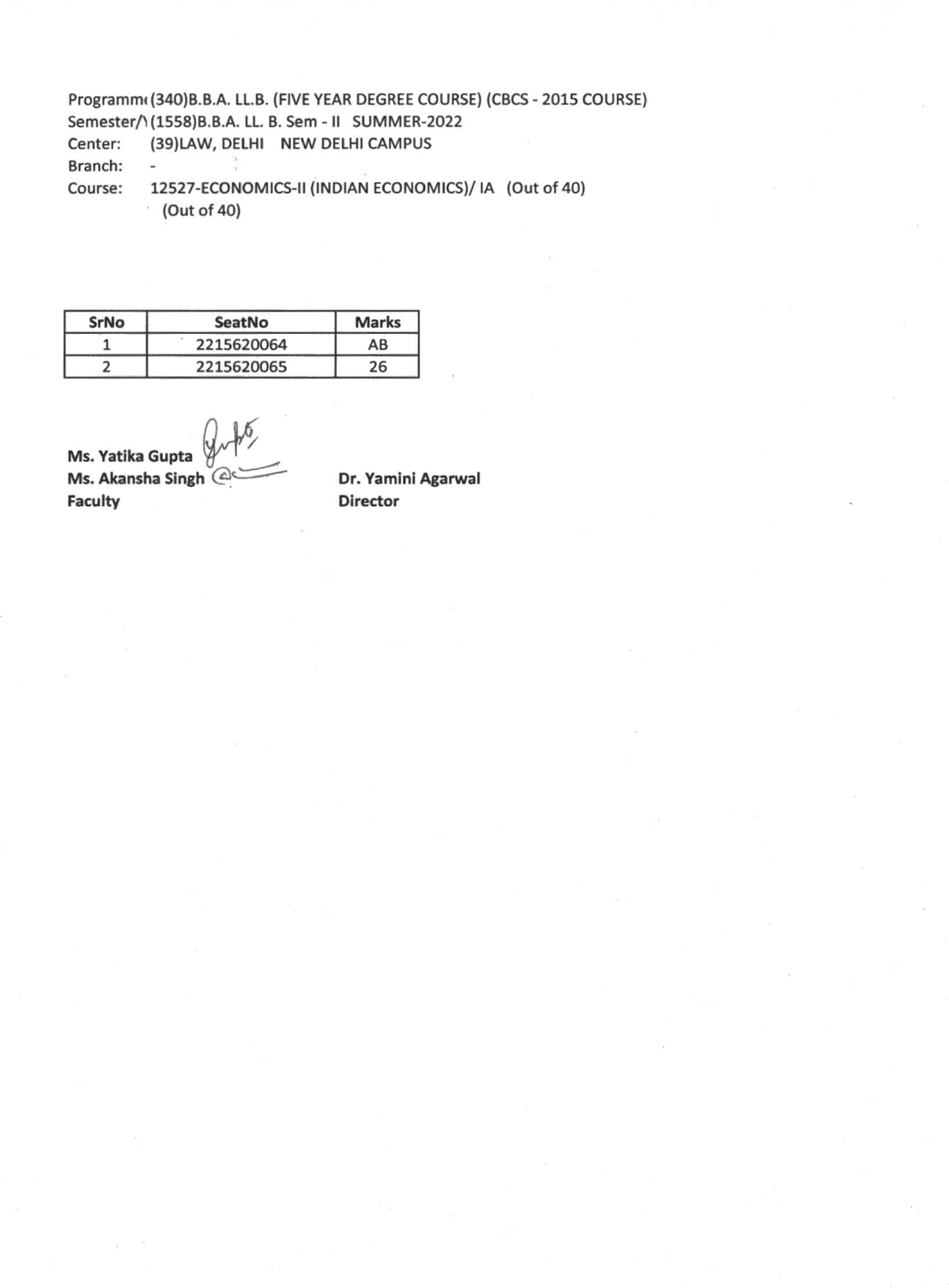Programm(340)B.B.A. LL.B. (FIVE YEAR DEGREE COURSE) (CBCS - 2015 COURSE) Semester/1(1558)B.B.A. LL. B. Sem - II SUMMER-2022 Center: (39)LAW, DELHI NEW DELHI CAMPUS Branch: - Course: 12528-LAW OF CONTRACT/ IA (Out of 40) (Out of 40)

| <b>SrNo</b> | <b>SeatNo</b> | <b>Marks</b> |
|-------------|---------------|--------------|
|             | 2215600055    | AB           |
|             | 2215600056    | AB           |
| З           | 2215600059    | 27           |
|             | 2215620064    | AB           |
|             | 2215620065    | 26           |
|             | 2215620068    | 21           |

**Ms. Yatika Gupta Ms. Akansha Singh Faculty**